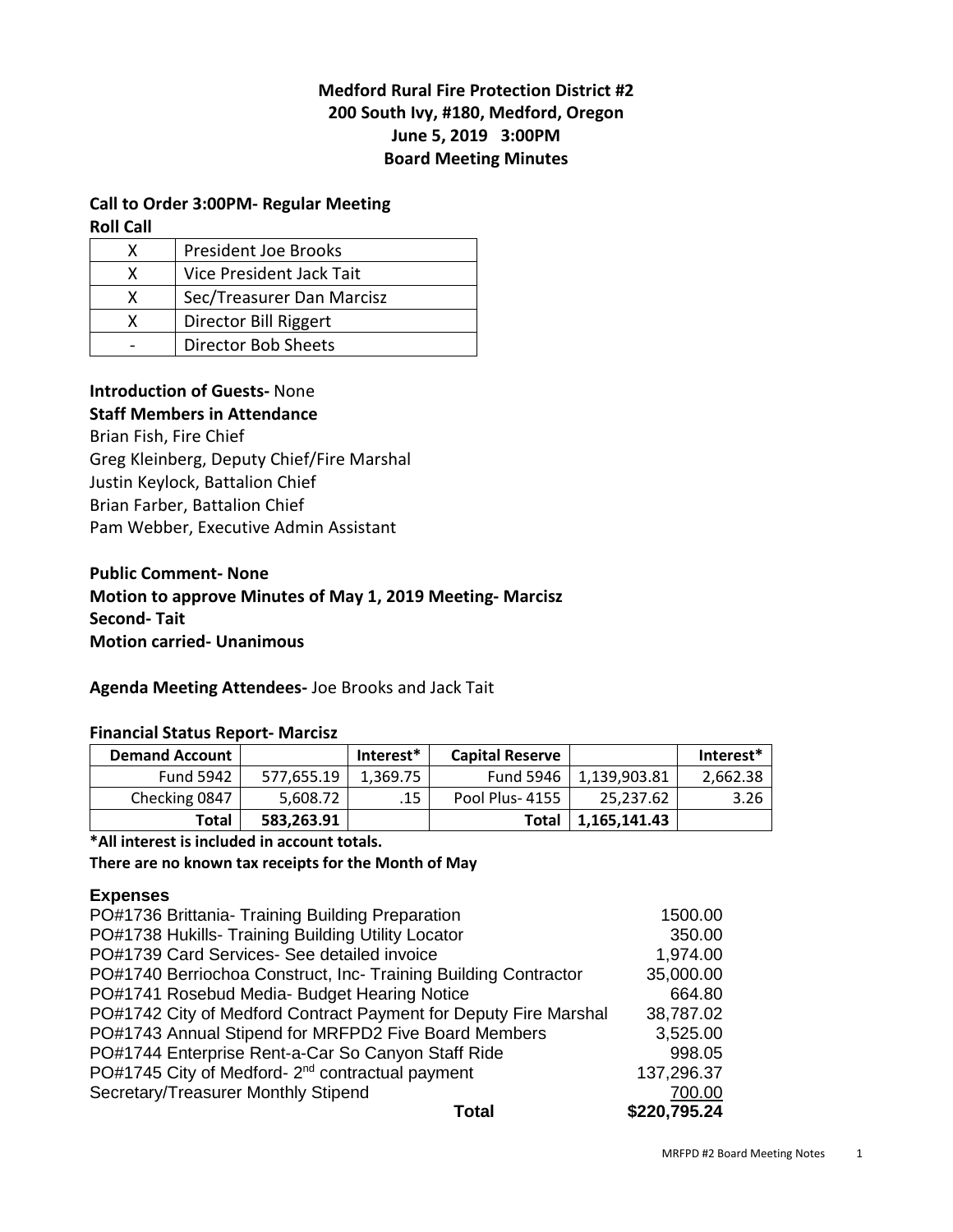Continued from page 1-

**Motion to pay \$220,795.24 in expenses- Tait Second- Riggert Motion carried- Unanimous** 

## **Correspondence- Marcisz**

- Staff/Board Training- August 21, 2019, Inn at the Commons, \$50ea
- Notice from JC Administrators Office 2895 Mel-Lowe Lane Annexation Hearing, June 12, 2019
- Annexation from District into the City- Lozier Lane right-of-way
- Thank you cards for two individuals

### **New Business**

# **Discussion on Repurposing Current Brush Rig- Chief/Keylock**

Chief addressed a recent board member question regarding the sale of one of the brush rigs rather than repurposing it to a dump bed. City Fleet Maintenance recommended that the department keep the rig and convert it. The amount that would be received as a result of selling it does not meet the current value to the department. This is beneficial especially since we know the maintenance history.

### **Item taken out of agenda order:**

## **Brian Farber reported on the Staff Ride to South Canyon Fire**

Farber explained that the term "Staff Ride" was developed by the military. Participants return to an incident scene to study and discuss details in an effort to gain understanding and a means to determine areas of improvement that will help avoid identified mistakes.

Six MFR members attended, where they had the opportunity to listen to presenters who were survivors of the incident and hike the mountain where the tragedy occurred. Keylock, who also attended, noted that he read a book about the Storm King Mountain incident in preparation of his visit. He shared how being on site and listening to the presenters made the learning experience very real. It also gave him a better understanding of the procedure differences of the various disciplines and the Wildland Firefighters Operational decisions. Chief, Farber, and Keylock each thanked the Board members for this valuable training and for the support of the Board of Directors.

### **Old Business**

### Policy Manual- Marcisz

Ordinance 2019-01 Second Reading, Employee serving as District Directors Marcisz explained that the Ordinance that the Board developed does not legally/technically protect the District. The policy is designed to keep the board of directors balanced and from consisting of department employees. The Ordinance is ineffective since the district does not have their own employees. Spencer Rockwell from the OFDA's office recommended that they do not adopt a policy that they know they cannot fully legally defend. Marcisz noted that it is now a board decision as to if it should be presented to the MRFPD2 attorney.

Marcisz noted that we have a full year until the next election which will allow the time to work on the policy. This agenda item will be deferred until the next meeting when all members are present.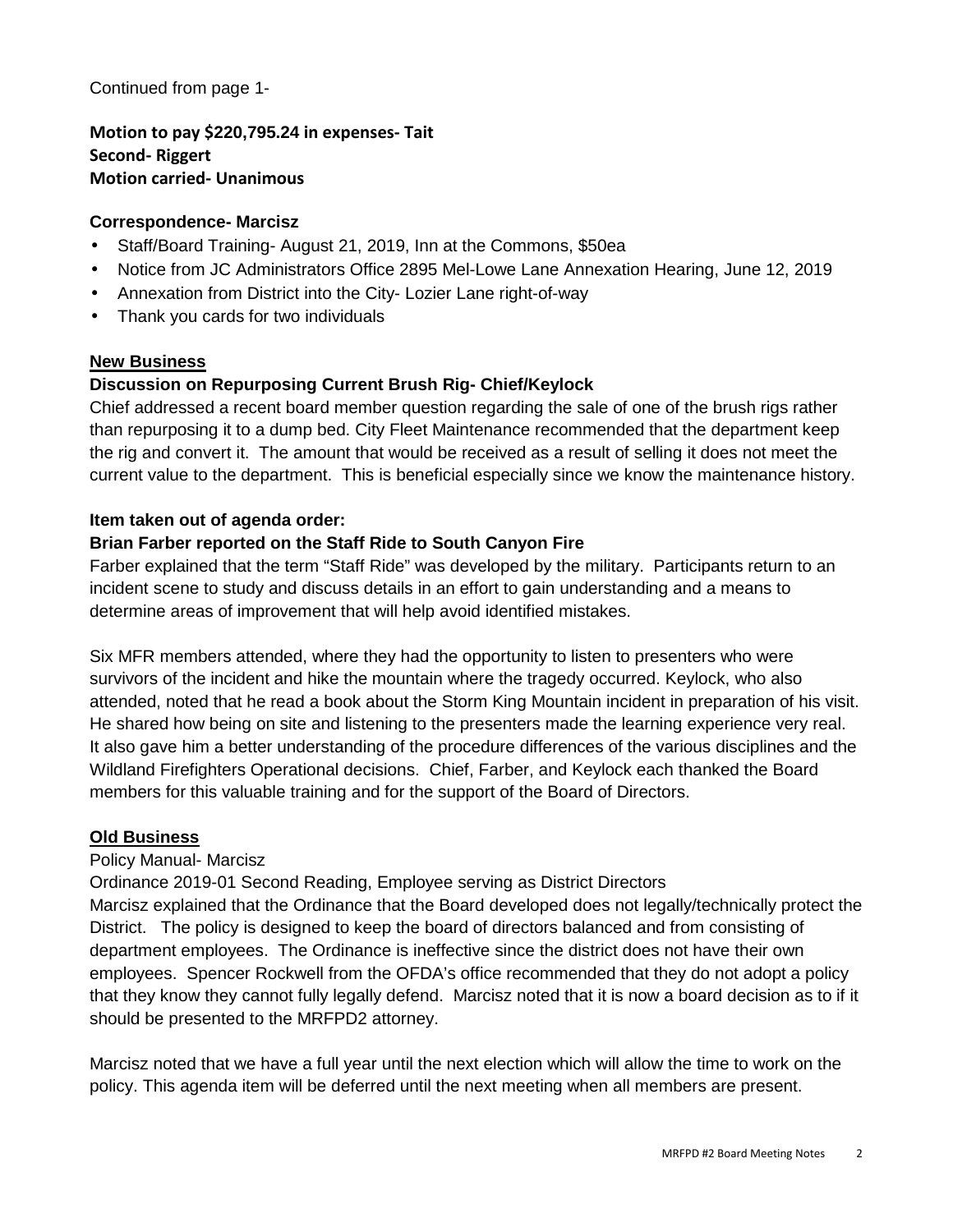# **Hearing to Adopt 2019/2020 Budget**

**Carry over/re-appropriation of Training Building Funding-** Chief noted that the training building will not be complete by year-end, June 30<sup>th</sup>. He requested that the balance of the funds dedicated to the project are carried forward to the new fiscal year. There is \$71,504.50 balance remaining of the \$250,000 commitment. Marcisz noted the action will require a Supplemental Budget.

**Motion to approve Marcisz the authority to proceed with the Training Building Project expenses as needed through June 30, 2019- Riggert Second- Tait Motion carried- Unanimous** 

**Budget Hearing to adopt the MRFPD2 2019-2020 Annual budget- Marcisz** 

**Motion to approve the 2019-2020 budget as presented- Tait Second- Riggert Motion carried- Unanimous** 

## **Staff Report**

Update on City Budget- Chief Chief gave an update on the City budget process and noted that the \$350,000,000 budget will be up for adoption on June 6, 2019. Chief is pleased to report on several items tentatively approved:

 Radio Infra-structure 6X6 UTV and trailer Aerial/Platform Apparatus Pickups (2) Increase in General Fund to allow justified items such as the ECSO Dispatch increase

There was a question about the Council discussion regarding additional Firefighters. City Manager Sjothun recommended that the Fire Department Master Plan be updated before any decisions are made in regard to additional personnel.

## **Update on Training building construction- Chief**

Several construction pictures were shared and Chief explained that the ground preparations are complete and the footings are set.

### **Type III Engine Update- Keylock**

Keylock gave a brief update and shared pictures with the Board. The Chassis is being prepared for fire equipment and the fabrication of the body continues.

### **Pending expenses- Webber**

Webber reported a pending order for the purchase of Laryngoscopes in the amount of \$11,000. This is a budgeted item and it is anticipated that the order will arrive by June 30, 2019. This is a request for a motion due to an order in excess of \$10,000.

**Motion to approve the purchase of the Laryngoscope order in amount up to \$12,500- Riggert Second- Tait Motion carried- Unanimous**